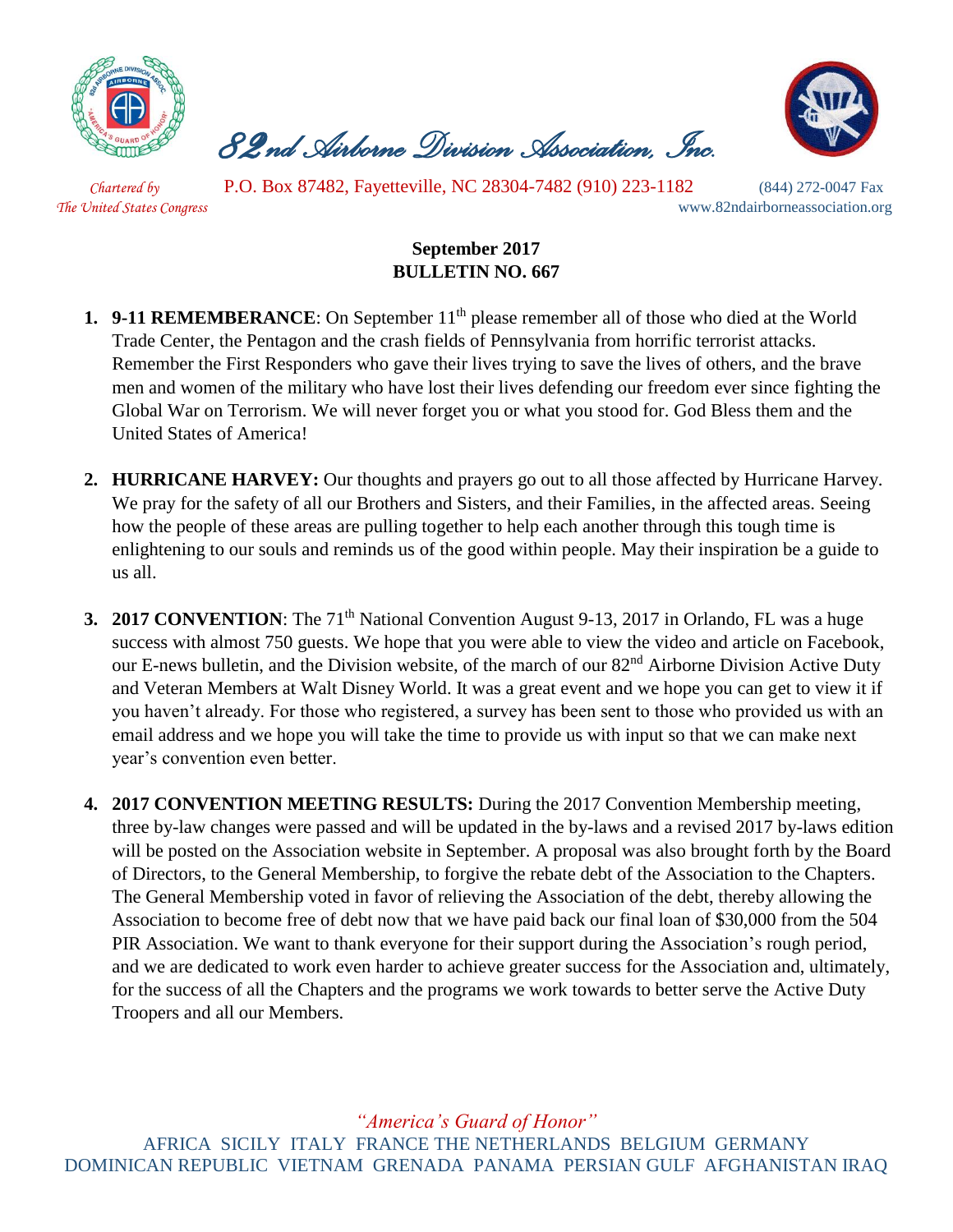



- **5. NATIONAL OFFICERS FOR 2018:** The following will assume/continue office effective 1 January 2018:
	- a. President Richard Becker (North Central Florida Chapter) was elected.
	- b. Vice President CSM Micheal Green (Division CSM) was selected.
	- c. National Secretary Gary Rezabek (John Towle-Cleavland Chapter) was elected.
	- d. National Treasurer Lawrence Slavicek (Chicago Chapter) was re-elected.

The General Membership meeting filled six (6) Veteran Directors vacancies. Congratulations to Richard Becker (North Central Florida Chapter), Laurie Clay (Kentucky Chapter), Gary Covey (Tillman E. Beikes Indianapolis All Airborne Chapter), Steve Holcomb (Central Ohio All Airborne Chapter), and Jose Perez-Ortiz (South Florida All Airborne Chapter), who were reelected to the Board of Directors. Congratulations to our new member of the Board of Directors, Garfield Lyons (Fayetteville Chapter).

We encourage Chapters to begin looking at prospective nominees for the 2019 Board of Directors. This is a very important position within the Association and one that will allow members to assist the Association in successfully moving forward.

- **6. COMMITTEE APPOINTMENTS FOR 2018:** President-Elect Richard Becker will announce the 2018 National Committees in the December 2017 or January 2018 Bulletin.
- **7. VETERANS' DAY 2017**: The Washington, DC Chapter and the COL Reuben H. Tucker Chapter, with the National Office, are currently planning the events and festivities for Veterans' Day and will have more information concerning hotel reservations/registration in the coming weeks. We will forward the flyer and information when we receive it.
- **8. ALL AMERICAN WEEK 2018:** Registration for AAW 2018 will begin in September. A flier will be posted on our website with information on room reservations.
- **9. 2018 CONVENTION**: The 72nd Annual Convention will again be held in Orlando, at the Rosen Centre and we are hoping that all who attended can return next year, and those who were unable to attend get the opportunity to join us. It will be another spectacular event and we are already in the planning phase to being registration in September 2017.
- **10. ASSOCIATION EDUCATION FUND**: One of the biggest benefits of being a LIFE member of the Association is the availability for Members and dependents, who meet the following criteria, to receive scholarships:
	- a. Dependents of Association LIFE members or Former 82<sup>nd</sup> Paratroopers with 2 or less enlistments.
	- *"America's Guard of Honor"* b. Former 82nd Paratroopers *must* apply within 2 years of discharge and be a LIFE member.

AFRICA SICILY ITALY FRANCE THE NETHERLANDS BELGIUM GERMANY DOMINICAN REPUBLIC VIETNAM GRENADA PANAMA PERSIAN GULF AFGHANISTAN IRAQ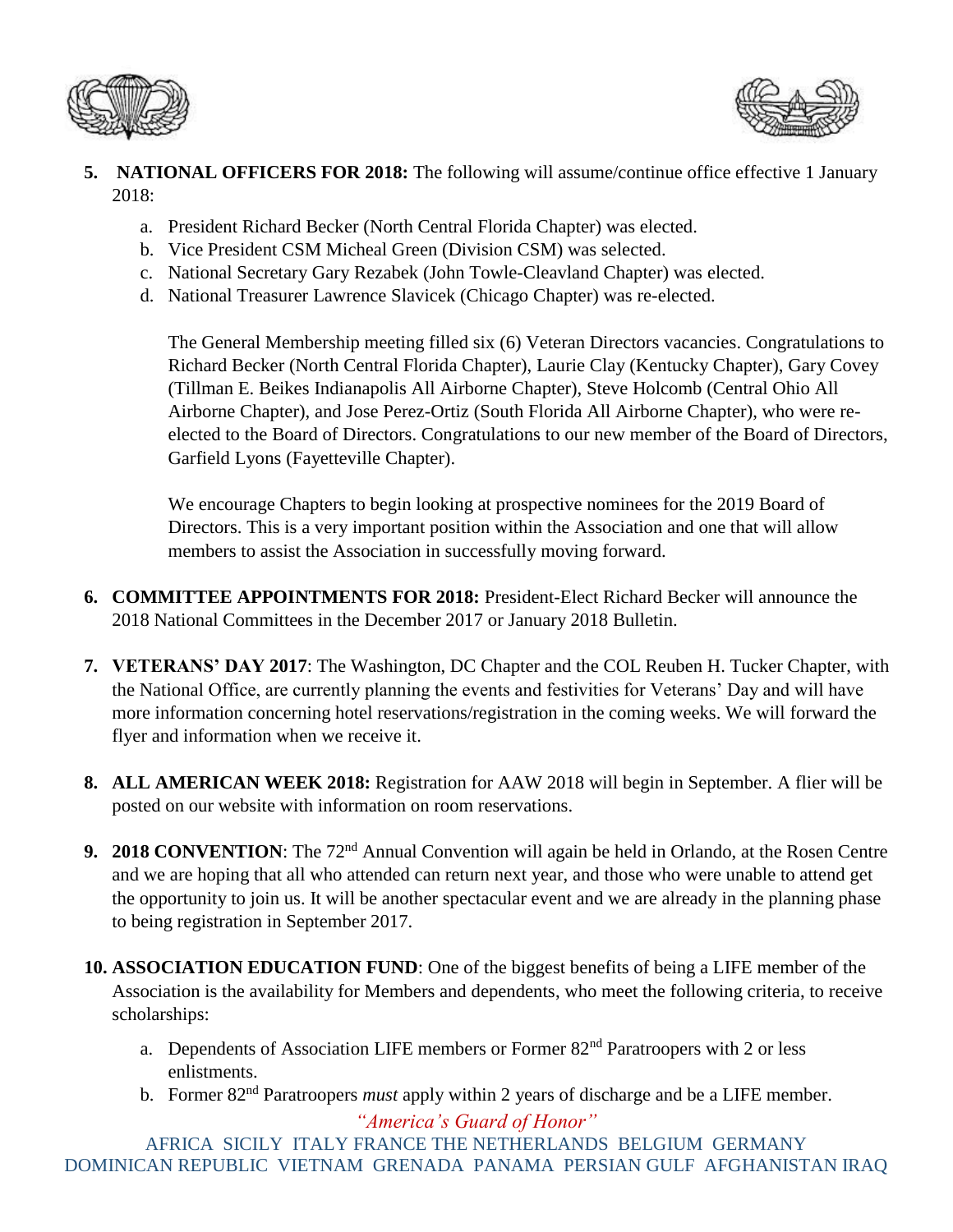



- c. Must be enrolled in a Baccalaureate program at an accredited College or University.
- d. Applications must be completed and submitted annually.

Applications and additional information are available online under Quick Links/Education Fund and should be mailed PO Box 87482, Fayetteville, NC 29304-7482 which is also listed on the bottom of the application. NOTE: This is USPS box and, therefore, does NOT accept UPS, FEDEX, etc. packages. All questions should be directed to Allen Schoppe, Treasurer for the Fund. Applications must be mailed and *received* no later than 1 November 2017!

**11. NOVEMBER IS EDUCATIONAL FUND MONTH**: We are intent on providing assistance to deserving students and troopers returning to civilian life. Please keep in mind that November is Educational Fund Month. Please make an extra effort to canvass local businesses to solicit funds. Remember that the Fund is an IRS 501(c)3 entity and all donations are tax deductible. Donations should be mailed to the address on the applications.

- **12. DONATIONS TO THE "HOLIDAY TROOP SUPPORT"**: We are once again gearing up for our "Holiday Troop Support" program which will provide Holiday meals to 500 82<sup>nd</sup> Airborne Division Families for the Thanksgiving Holiday and 500 meals for the Christmas Holiday. We will work with the Division Chaplain's office to provide these meals to deserving Families of our Active Duty 82<sup>nd</sup> Airborne Division Troops. This project was a huge success last year and we accomplished our goal of providing 1000 meals over the Holiday season. Our office still receives thanks from Families for last year's donations. Let's make this year as big of a success and provide the Troopers and their Families with another 1000 meals donated by the Association. Please send donations so that we can provide these meals over the Holiday Season. If donations exceed what is needed for these meals, the additional funds will be reserved for next year so that we may continue this tradition. For those who have already donated, we thank you for your kind support of the Troops. For those who would like to donate, please send a check with "Holiday Troop Support" marked at the bottom or you can use the donate button on our website and annotate "Holiday Troop Support" in the "Put my donation towards" line. This program will have a direct impact on the lives of our Troopers. Thank you for your support.
- **13. STATUS OF 501(c)19 TAX EXEMPT STATUS WITH THE IRS:** We have not yet received the 501(c) 19 approval letters for the Chapters, but we will let you know as soon as they are granted, and send each chapter their tax exempt status letter for inclusion in their records. This is a great step forward for the Association, and we expect it to lead to a greater ability in our requests for donations. Thank you to everyone who helped the Association in making this possible.
- **14. 2016 CHAPTER FINANCIAL STATEMENTS**: We are no longer accepting 2016 Chapter financial statements as our Association Group Return has now been filed and returned. Chapters who have not filed their taxes must now file their own tax return for 2016 and supply the National Office with a copy of their return. *Again, it is the responsibility of the Chapter for filing with the IRS*. If your Chapter files separately and has not informed the Association of this, please do so. Any Chapters who have not filed

*"America's Guard of Honor"*

AFRICA SICILY ITALY FRANCE THE NETHERLANDS BELGIUM GERMANY DOMINICAN REPUBLIC VIETNAM GRENADA PANAMA PERSIAN GULF AFGHANISTAN IRAQ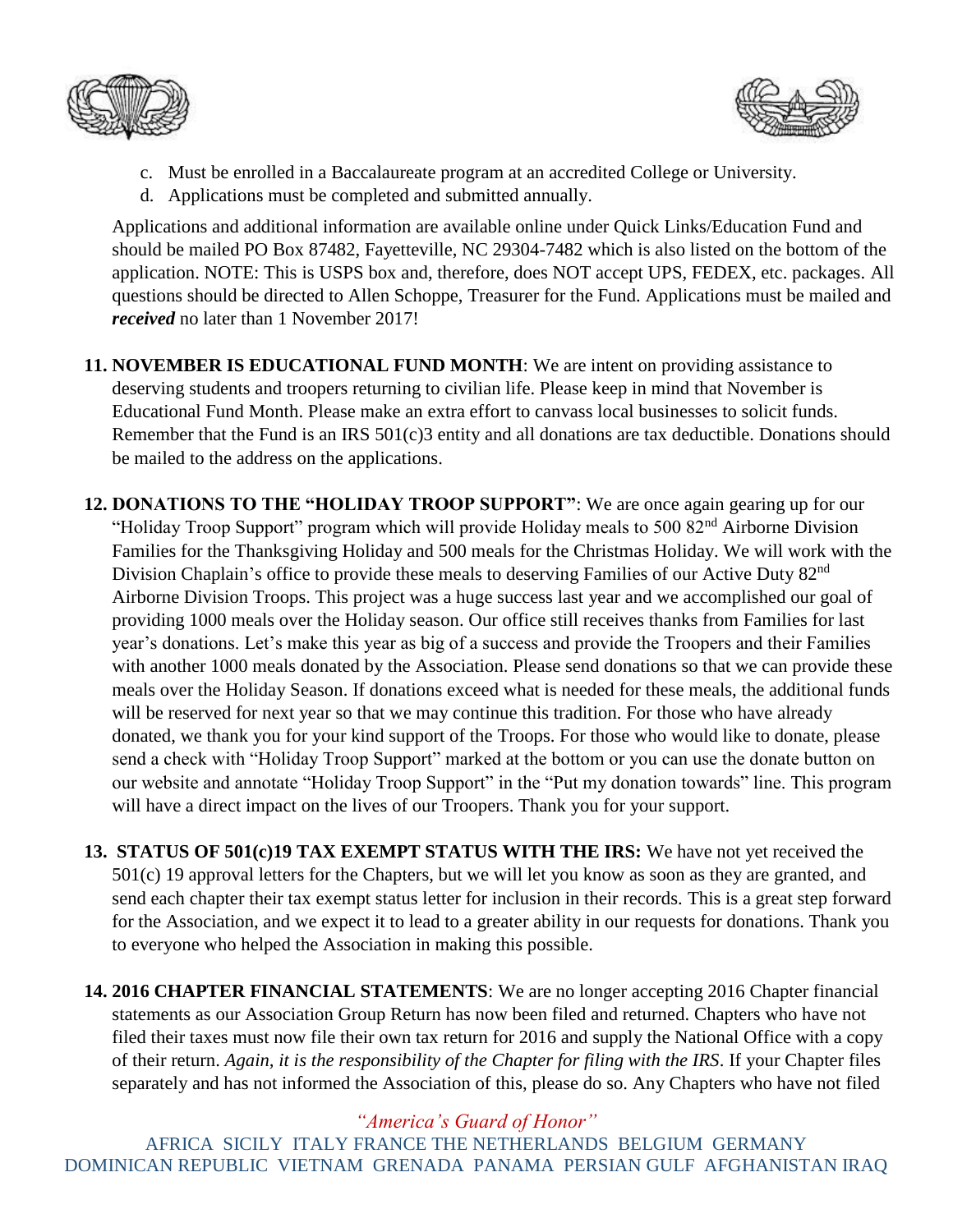



or shown the National Office proof of filing, will be receiving letters from the Board of Directors of intent to dissolve the Chapter for failure to file taxes as required of non-profit organizations. These Chapters will have 60 days to respond to the letter intent or the Board of Directors will proceed with the process of dissolving the Chapters. There is still time for Chapters who have become behind in their filings, please notify us so that we can assist you in getting up to date. If you are having issues with your tax submission, please contact the National Office for assistance.

## **15. PAYMENT OF CHAPTER PORTION OF MEMBERSHIP DUES (CHAPTER REFUNDS):** The

portion of membership dues received directly at the National Office, and are to be paid to the Chapter selected by the member upon registration, as per the Association by-laws, Article II-Membership, Section 1, Paragraph E, Subparagraph 1, Items a-c, for the period Jan-Jun 2017, will be sent via mass payment on PayPal on 4 Sept 2017. We apologize for the delay in sending these payments. Chapters will receive an advance copy of the refunds due to their Chapter by email to their Chapter email account. If there on any issues with the projected payment please notify the National Office prior to 4 Sept 2017. PayPal will send an email to the Chapter email address to notify you of this payment so that you may insure your payment is directed to your Chapter bank account. Any Chapter who has not yet set up their PayPal account must do so within 30 days of receiving the payment or the payment will be returned to the National office account. All monies returned to the National Office account will be held for the Chapter until such time as the Chapter has set up their PayPal account and can receive their payment. Any Chapter wishing to donate their payment to the National Office, please notify us by email prior to 4 Sept 2017.

- **16. 82d AIRBORNE ASSOCIATION USAA CREDIT CARD**: To date, we have approximately 950 cobranded cards which have helped the Association bring in approximately \$90,000 over the past several years. Please continue to support the Association by supporting the program. To get a co-branded Association card, please call 855-755-8263 or go to [www.usaa.com/82nd.](http://www.usaa.com/82nd) If you use a credit card, please choose the card that supports the Association
- **17. E-NEWS BULLETIN**: Members who have shared their email address with the Association receive our e-news bulletin which contains informative articles about the 82<sup>nd</sup> Airborne Division, the Airborne community, the Military, Veterans issues, and even Association related articles and information. If you don't already receive this important and informative bulletin, please send us your email address so that we can add you to the list. Although we have had requests, we are only offering this benefit to our Association members. Sign up today and keep up to date on Airborne issues!
- **18. ATTENDANCE OF NATIONAL OFFICERS**: Act now to request the attendance of the Association President to your Chapter events. Please send invitations by mail or email and send a copy to the Executive Director. Requests for participation of National Officers in Chapter or Regional events should be coordinated with the respective Officer(s) and submitted in writing to the Executive Director of the Association. Please allow as much lead time as possible so that the Officer(s) can plan ahead. Please remember that all events can be published in the Paraglide and on the Association website (Events).

*"America's Guard of Honor"* AFRICA SICILY ITALY FRANCE THE NETHERLANDS BELGIUM GERMANY DOMINICAN REPUBLIC VIETNAM GRENADA PANAMA PERSIAN GULF AFGHANISTAN IRAQ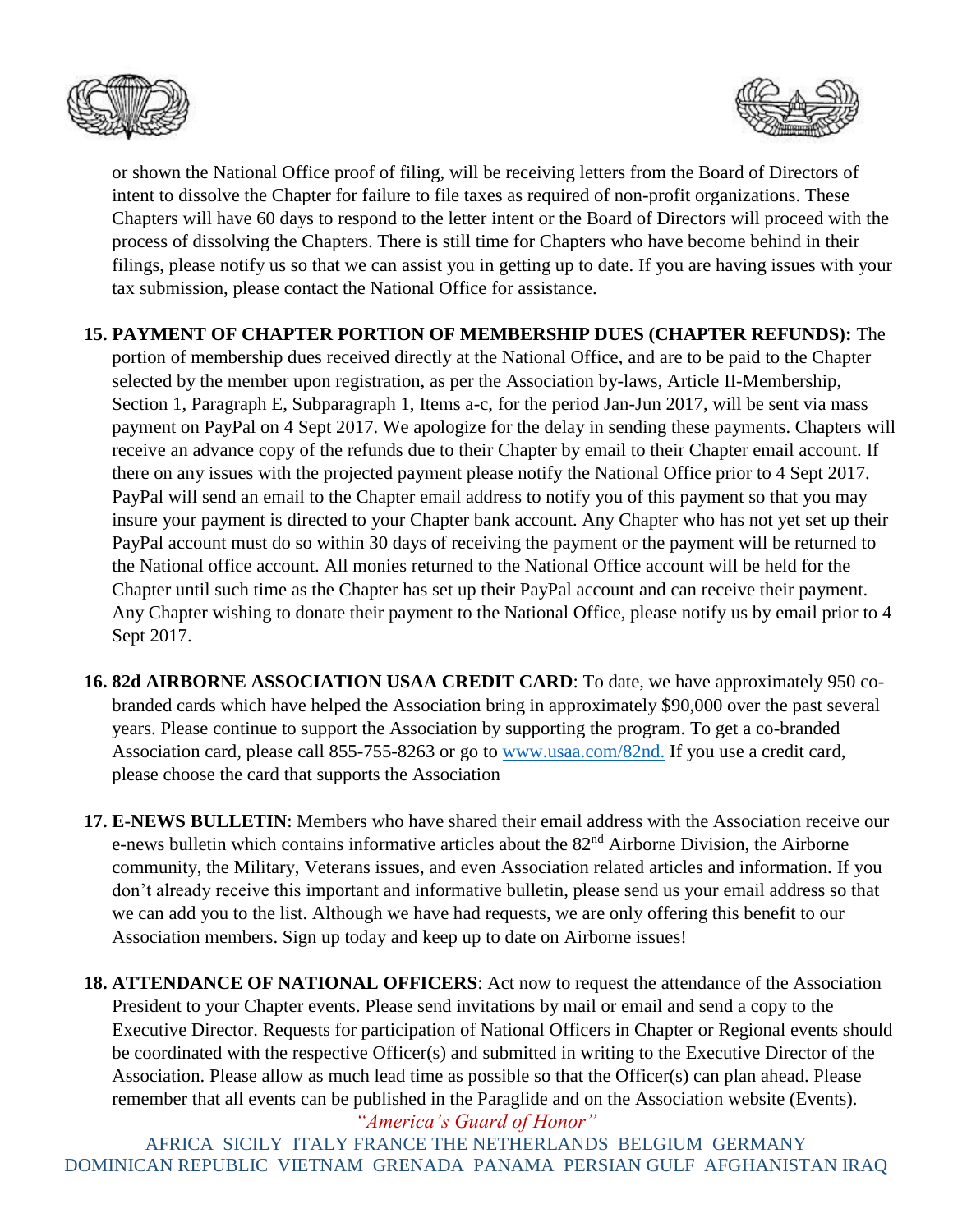



## **19. NEW NATIONAL OFFICE EMAIL ADDRESS CHANGES:**

Executive Director Bill Bauer - [execdir@82ndairborneassociation.org.](mailto:execdir@82ndairborneassociation.org) This address is for information from Chapters concerning questions from Chapter Chairmen, by-laws, by-law changes, Chapter startups or Chapter shut-downs, serious infractions by Association members, assistance from the National Office in running Chapter events, Chapter refunds for new and renewed memberships, donations, and any information the Chapter Chairmen deems necessary for the Executive Director's attention.

Executive Secretary Laura Bauer – [execsec@82ndairborneassociation.org.](mailto:execsec@82ndairborneassociation.org) This address is for information on Chapter financial statements, Chapter reports, Chapter events, TAPS submissions, arranging appointments, questions concerning our website, submission requests for items to be placed on our website, facebook and in the Paraglide (Not for submission of your Chapter Paraglide Article. They will continue to be sent to the Paraglide Editor), questions on All American Week registration, and any information that Chapters would like communicated to the entire Association.

Administrative Assistant Lory Johnston–  $\frac{\text{admin@82ndairborne association.org}}{\text{address}}$ . This address is for all information concerning membership. New membership, membership renewals, changes to membership information, submission of membership report changes, and any other information concerning membership.

- **20. WITHIN THE DIVISION AND FORT BRAGG**: Please visit the following 82d Airborne Division websites to find out what is happening within the Division and sign up for our E-News bulletin: <http://www.dvidshub.net/image> and [http://www.bragg.army.mil/82nd/pages/default.aspx.](http://www.bragg.army.mil/82ND/Pages/default.aspx) Also, don't forget to check out the Division's Facebook page<https://www.facebook.com/82ndAirborneDivision>
- **21. TAPS**: When reporting Members who have passed away, *please* include as much information as possible, to include, date of death, spouse's name, and unit(s) served. A copy of the obituary is also very helpful. Please do not send them just in the Newsletters. We try to read them all, but sometimes we miss information, and please do not assume that that is our notice of a Member's passing.
- **22. ASSOCIATION UPCOMING EVENTS**: Please announce the following upcoming regional events at Chapter meetings, via the Chapter newsletter and website. Registration and information on these events were published in the Paraglide and also on the Association's website at the following link: [www.82ndairborneassociation.org/events.html.](http://www.82ndairborneassociation.org/events.html) If you would like to have the Association President or Executive Director attend your event, please send an invitation to the National office in enough time for us to plan and we will do our best to attend.
	- a.  $1<sup>st</sup>$  Annual Florida Airborne Jamboree, 22-23 September 2017, in Sebring, FL, hosted by the South Florida All Airborne Chapter. The host hotel is The Sebring Quality Inn & Suites in Sebring, FL 863-385-1345 and the POC is Jose Perez 305-205-1948 or [skysoldier1303@aol.com](mailto:skysoldier1303@aol.com)

*"America's Guard of Honor"*

AFRICA SICILY ITALY FRANCE THE NETHERLANDS BELGIUM GERMANY DOMINICAN REPUBLIC VIETNAM GRENADA PANAMA PERSIAN GULF AFGHANISTAN IRAQ